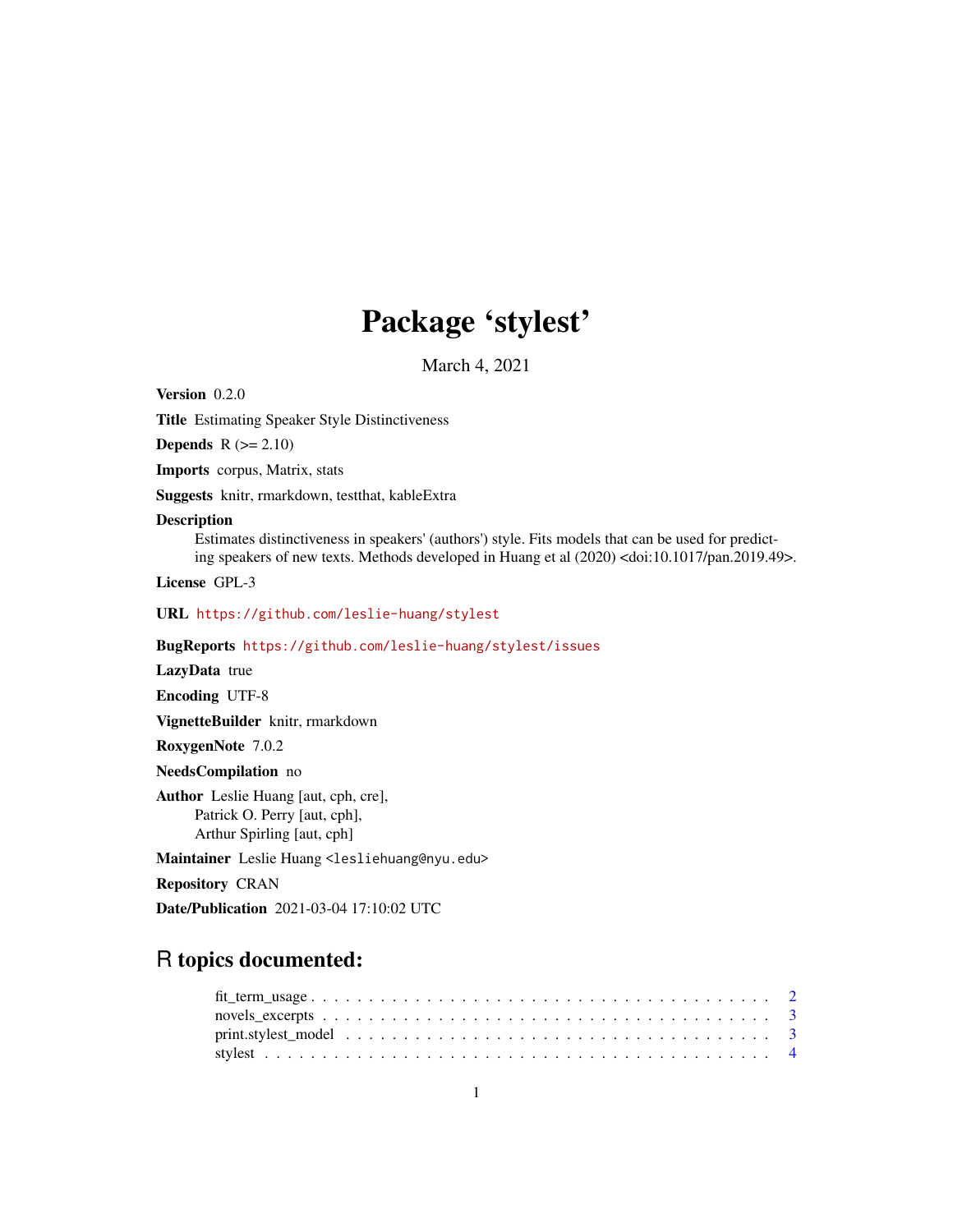<span id="page-1-0"></span>

| Index |  |
|-------|--|
|       |  |
|       |  |
|       |  |
|       |  |
|       |  |
|       |  |

fit\_term\_usage *Computes speakers' term usage rates*

#### Description

Computes speakers' term usage rates

#### Usage

```
fit_term_usage(
 x,
  speaker,
 terms,
  smooth,
  term_weights,
 fill_method,
 fill_weight,
 weight_varname
)
```
#### Arguments

| $\mathsf{x}$ | Text vector. May be a corpus_frame object                                                                                                                                             |
|--------------|---------------------------------------------------------------------------------------------------------------------------------------------------------------------------------------|
| speaker      | Vector of speaker labels. Should be the same length as x                                                                                                                              |
| terms        | Vocabulary for document term matrix                                                                                                                                                   |
| smooth       | Numeric value used smooth term frequencies                                                                                                                                            |
| term_weights | Dataframe of distances (or any weights) per word in the vocab. This dataframe<br>should have one column \$word and a second column \$weight_var containing<br>the weight for the word |
| fill_method  | if "value" (default), fill_weight is used to fill any terms with NA weight. If<br>"mean", the mean term_weight should be used as the fill value                                       |
| fill_weight  | numeric value to fill in as weight for any term which does not have a weight<br>specified in term_weights                                                                             |
|              | weight_varname Name of the column in term_weights containing the weights                                                                                                              |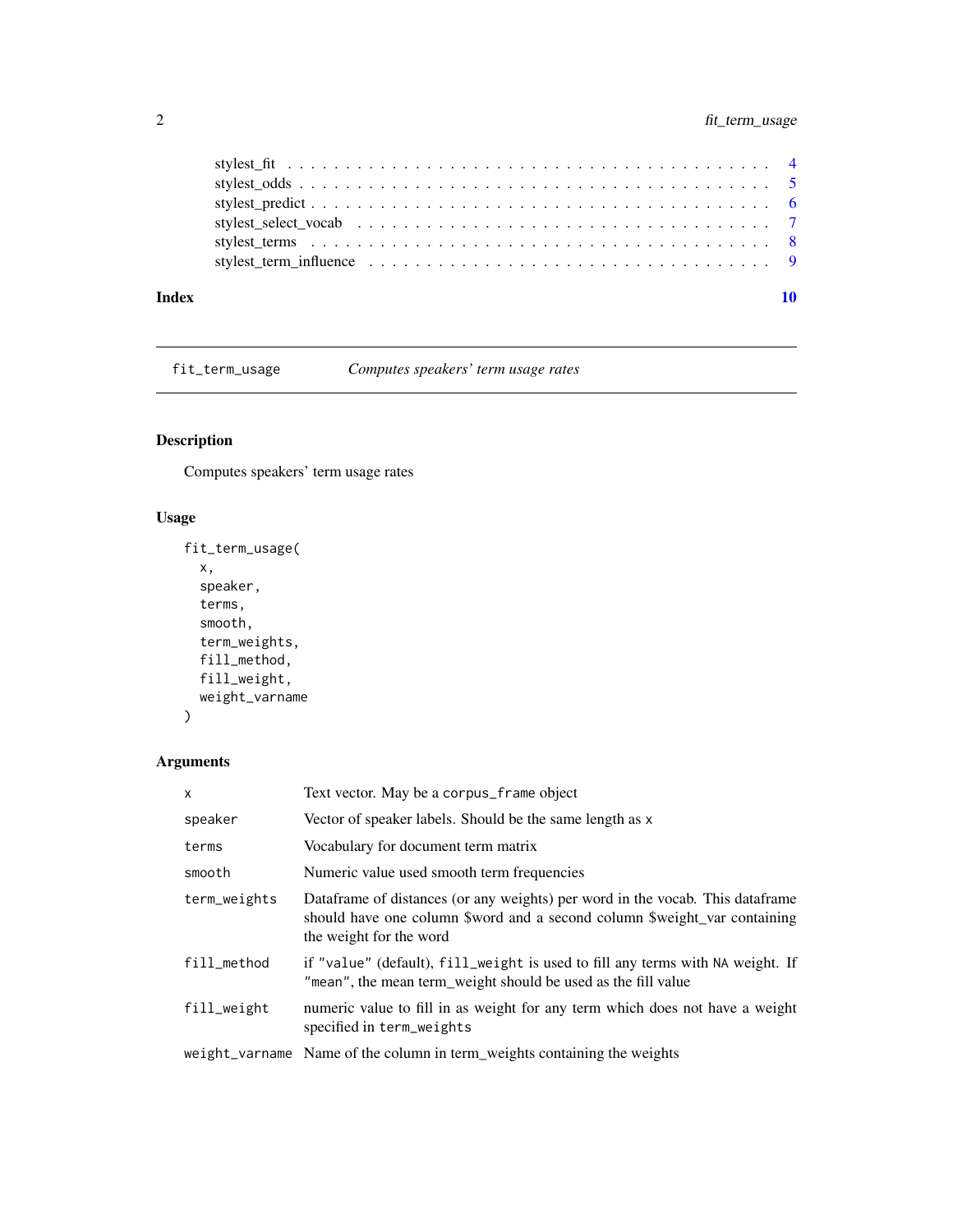#### <span id="page-2-0"></span>novels\_excerpts 3

#### Value

named list of: terms, vector of num tokens uttered by each speaker, smoothing value, term weights (NULL if no weights), terms whose weights were imputed (NULL if no term\_weights=NULL), fill\_weight used to fill missing weights (NULL if no term\_weights=NULL), and (smoothed) term usage rate matrix

novels\_excerpts *Excerpts from English novels*

#### Description

A dataset of text from English novels by Jane Austen, George Eliot, and Elizabeth Gaskell.

#### Usage

novels\_excerpts

#### Format

A dataframe with 21 rows and 3 variables:

title Title

author Author

text Excerpt of text in complete sentences from the first 1,000 chars of the novel.

#### Source

Novel excerpts obtained from Project Gutenberg full texts in the public domain in the USA. [http:](http://gutenberg.org) [//gutenberg.org](http://gutenberg.org)

print.stylest\_model *Custom print method for stylest\_model*

#### Description

Custom print method for stylest\_model

#### Usage

## S3 method for class 'stylest\_model'  $print(x, \ldots)$ 

#### Arguments

| X | 'stylest_model' object |
|---|------------------------|
| . | Additional arguments   |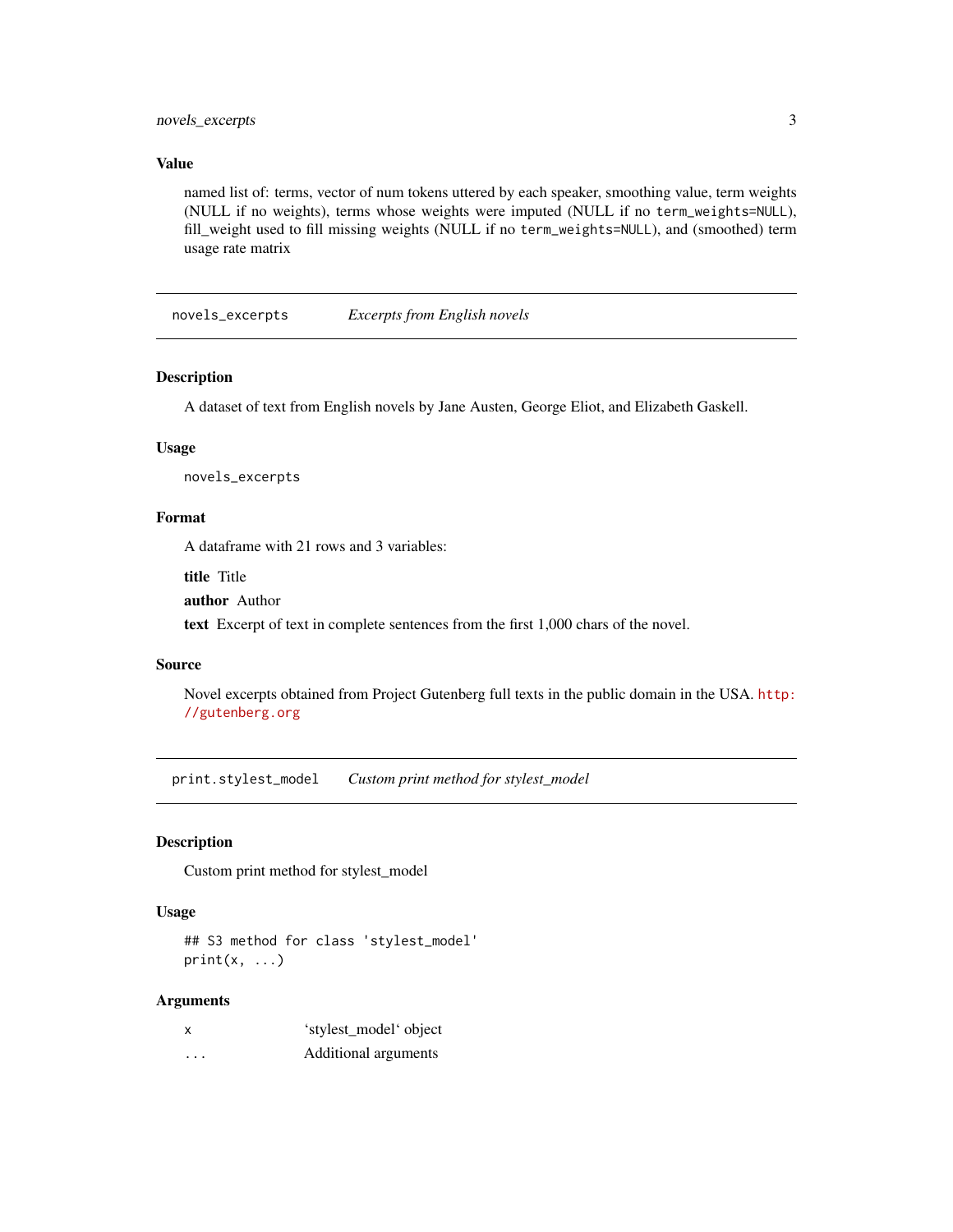<span id="page-3-0"></span>Prints summary information about the 'stylest\_model' object

#### Examples

```
data(novels_excerpts)
speaker_mod <- stylest_fit(novels_excerpts$text, novels_excerpts$author)
print(speaker_mod)
```
stylest *stylest: A package for estimating textual distinctiveness*

#### Description

stylest provides a set of functions for fitting a model of speaker distinctiveness, including tools for selecting the optimal vocabulary for the model and predicting the most likely speaker (author) of a new text.

| Fit speaker_model to a corpus<br>stylest_fit |
|----------------------------------------------|
|----------------------------------------------|

#### Description

The main function in stylest, stylest\_fit fits a model using a corpus of texts labeled by speaker.

#### Usage

```
stylest_fit(
  x,
  speaker,
  terms = NULL,
  filter = NULL,
  smooth = 0.5,
  term_weights = NULL,
  fill_method = "value",
  fill_weight = 0,
  weight_varname = "mean_distance"
)
```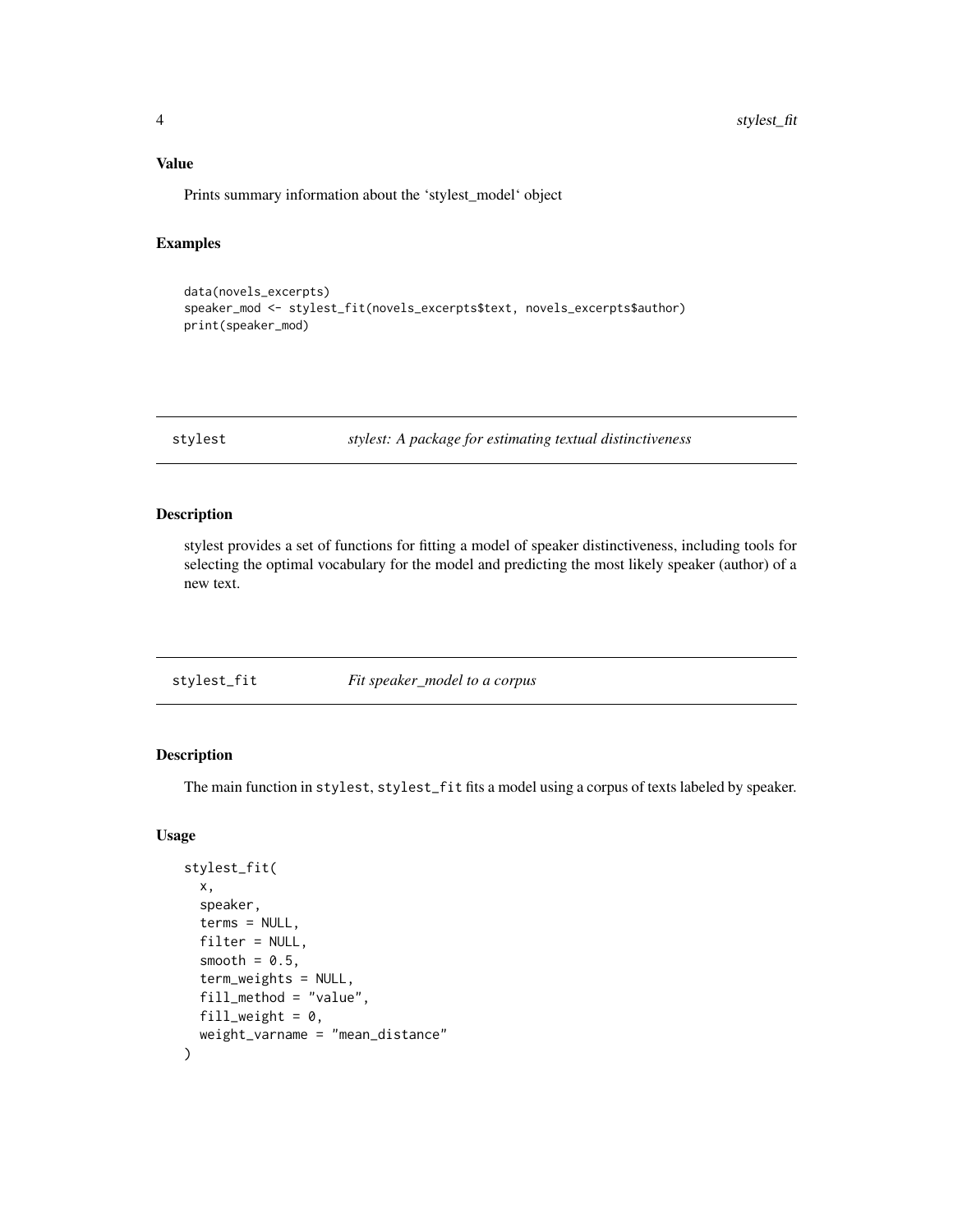#### <span id="page-4-0"></span>stylest\_odds 5

#### **Arguments**

| $\mathsf{x}$ | Text vector. May be a corpus_frame object                                                                                                                                                                            |
|--------------|----------------------------------------------------------------------------------------------------------------------------------------------------------------------------------------------------------------------|
| speaker      | Vector of speaker labels. Should be the same length as x                                                                                                                                                             |
| terms        | If not NULL, terms to be used in the model. If NULL, use all terms                                                                                                                                                   |
| filter       | If not NULL, a text filter to specify the tokenization. See corpus for more infor-<br>mation about specifying filter                                                                                                 |
| smooth       | Numeric value used smooth term frequencies instead of the default of 0.5                                                                                                                                             |
| term_weights | Dataframe of distances (or any weights) per word in the vocab. This dataframe<br>should have one column \$word and a second column \$weight_var containing<br>the weight for the word. See the vignette for details. |
| fill_method  | if "value" (default), fill_weight is used to fill any terms with NA weight. If<br>"mean", the mean term_weight should be used as the fill value                                                                      |
| fill_weight  | numeric value to fill in as weight for any term which does not have a weight<br>specified in term_weights, $default = 0.0$ (drops any words without weights)                                                         |
|              | weight_varname Name of the column in term_weights containing the weights, default="mean_distance"                                                                                                                    |

#### Details

The user may specify only one of terms or cutoff. If neither is specified, all terms will be used.

#### Value

A S3 stylest\_model object containing: speakers Vector of unique speakers, filter text\_filter used, terms terms used in fitting the model, ntoken Vector of number of tokens per speaker, smooth Smoothing value, weights If not NULL, a named matrix of weights for each term in the vocab, rate Matrix of speaker rates for each term in vocabulary

#### Examples

```
data(novels_excerpts)
speaker_mod <- stylest_fit(novels_excerpts$text, novels_excerpts$author)
```
stylest\_odds *Pairwise prediction of the most likely speaker of texts*

#### Description

Computes the mean log odds of the most likely speaker of each text over pairs of the speaker of a text and every other speaker in the stylest\_model.

#### Usage

```
stylest_odds(model, text, speaker, prior = NULL)
```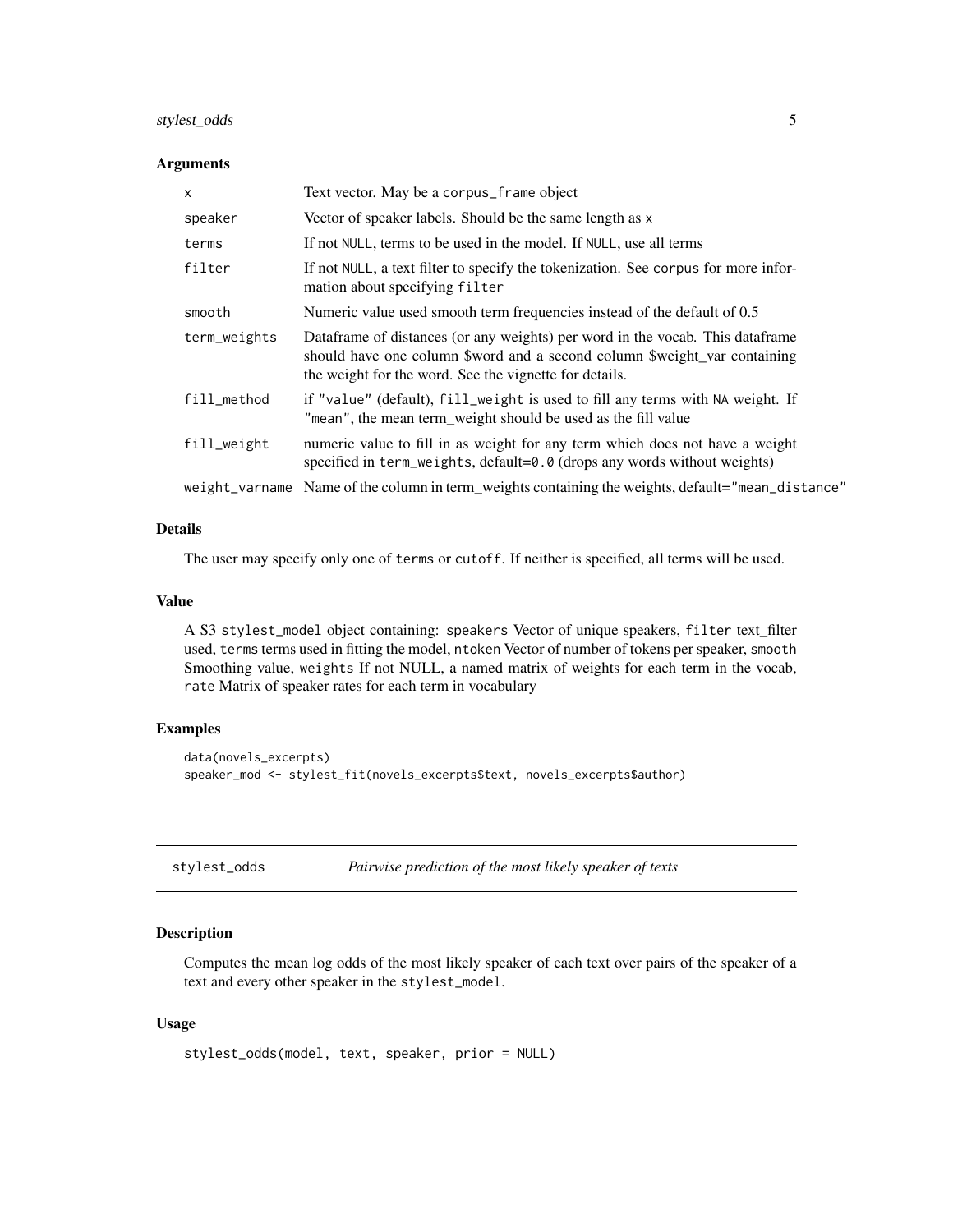#### <span id="page-5-0"></span>**Arguments**

| model   | stylest_model object                                     |
|---------|----------------------------------------------------------|
| text    | Text vector. May be a corpus_frame object                |
| speaker | Vector of speaker labels. Should be the same length as x |
| prior   | Prior probability of speakers. Uses equal prior if NULL  |

#### Value

A S3 stylest\_odds object containing: a stylest\_model object; vector of mean log odds that each actual speaker (compared with other speakers in the corpus) spoke their corresponding texts in the corpus; vector of SEs of the log odds

#### Examples

```
data(novels_excerpts)
speaker_mod <- stylest_fit(novels_excerpts$text, novels_excerpts$author)
stylest_odds(speaker_mod, novels_excerpts$text, novels_excerpts$author)
```
stylest\_predict *Predict the most likely speaker of a text*

#### Description

Use a fitted stylest\_model to predict the most likely speaker of a text. This function may be used on in-sample or out-of-sample texts.

#### Usage

```
stylest_predict(model, text, prior = NULL)
```
#### Arguments

| model | stylest_model object                      |
|-------|-------------------------------------------|
| text  | Text vector. May be a corpus_frame object |
| prior | Prior probability, defaults to NULL       |

#### Value

stylest\_predict object containing: model the fitted stylest\_model object used in prediction, predicted the predicted speaker, log\_probs matrix of log probabilities, log\_prior matrix of log prior probabilities

#### Examples

```
data(novels_excerpts)
speaker_mod <- stylest_fit(novels_excerpts$text, novels_excerpts$author)
stylest_predict(speaker_mod, "This is an example text, who wrote it?")
```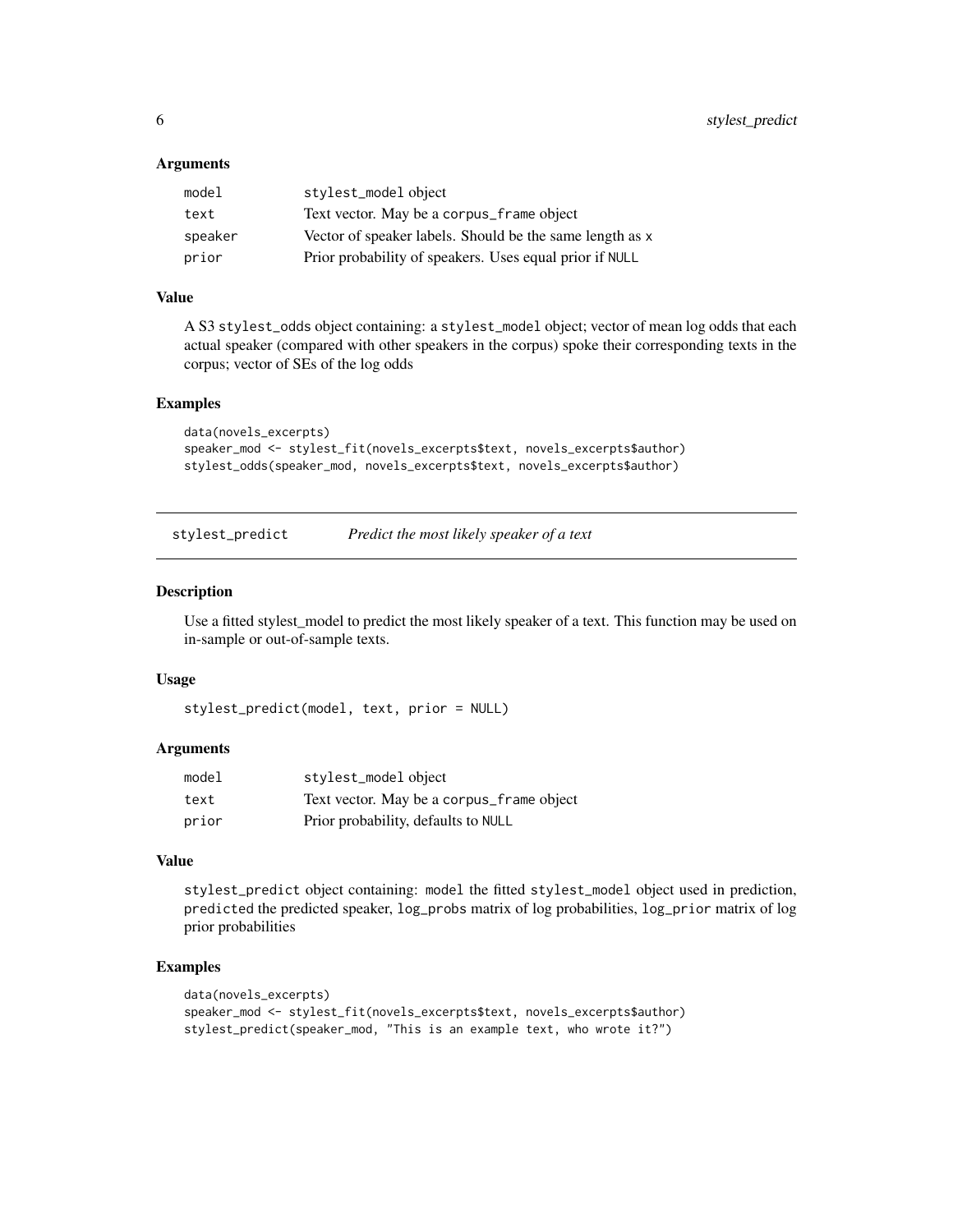<span id="page-6-0"></span>stylest\_select\_vocab *Select vocabulary using cross-validated out-of-sample prediction*

#### Description

Selects optimal vocabulary quantile(s) for model fitting using performance on predicting out-ofsampletexts.

#### Usage

```
stylest_select_vocab(
 x,
 speaker,
 filter = NULL,
 smooth = 0.5,
 nfold = 5,
 cutoff_pcts = c(50, 60, 70, 80, 90, 99),
 cutoffs_term_weights = NULL,
 fill_method = "value",
 fill_weight = 1,
 weight_varname = "mean_distance"
)
```
#### Arguments

| X                    | Corpus as text vector. May be a corpus_frame object                                                                                                                                                                                                   |
|----------------------|-------------------------------------------------------------------------------------------------------------------------------------------------------------------------------------------------------------------------------------------------------|
| speaker              | Vector of speaker labels. Should be the same length as x                                                                                                                                                                                              |
| filter               | if not NULL, a corpus text_filter                                                                                                                                                                                                                     |
| smooth               | value for smoothing. Defaults to 0.5                                                                                                                                                                                                                  |
| nfold                | Number of folds for cross-validation. Defaults to 5                                                                                                                                                                                                   |
| cutoff_pcts          | Vector of cutoff percentages to test. Defaults to $c(50, 60, 70, 80, 90, 99)$                                                                                                                                                                         |
| cutoffs_term_weights |                                                                                                                                                                                                                                                       |
|                      | Named list of dataframes of term weights, where the names correspond to the<br>cutoff pcts. Each dataframe should have one column \$word and a second<br>column \$weight_varname containing the weight for the word. See the vignette<br>for details. |
| fill_method          | if "value" (default), fill_weight is used to fill any terms with NA weight. If<br>"mean", the mean term_weight should be used as the fill value                                                                                                       |
| fill_weight          | numeric value to fill in as weight for any term which does not have a weight<br>specified in term_weights, default=1.0                                                                                                                                |
|                      | weight_varname Name of the column in each term_weights dataframe containing the weights,<br>default="mean_distance"                                                                                                                                   |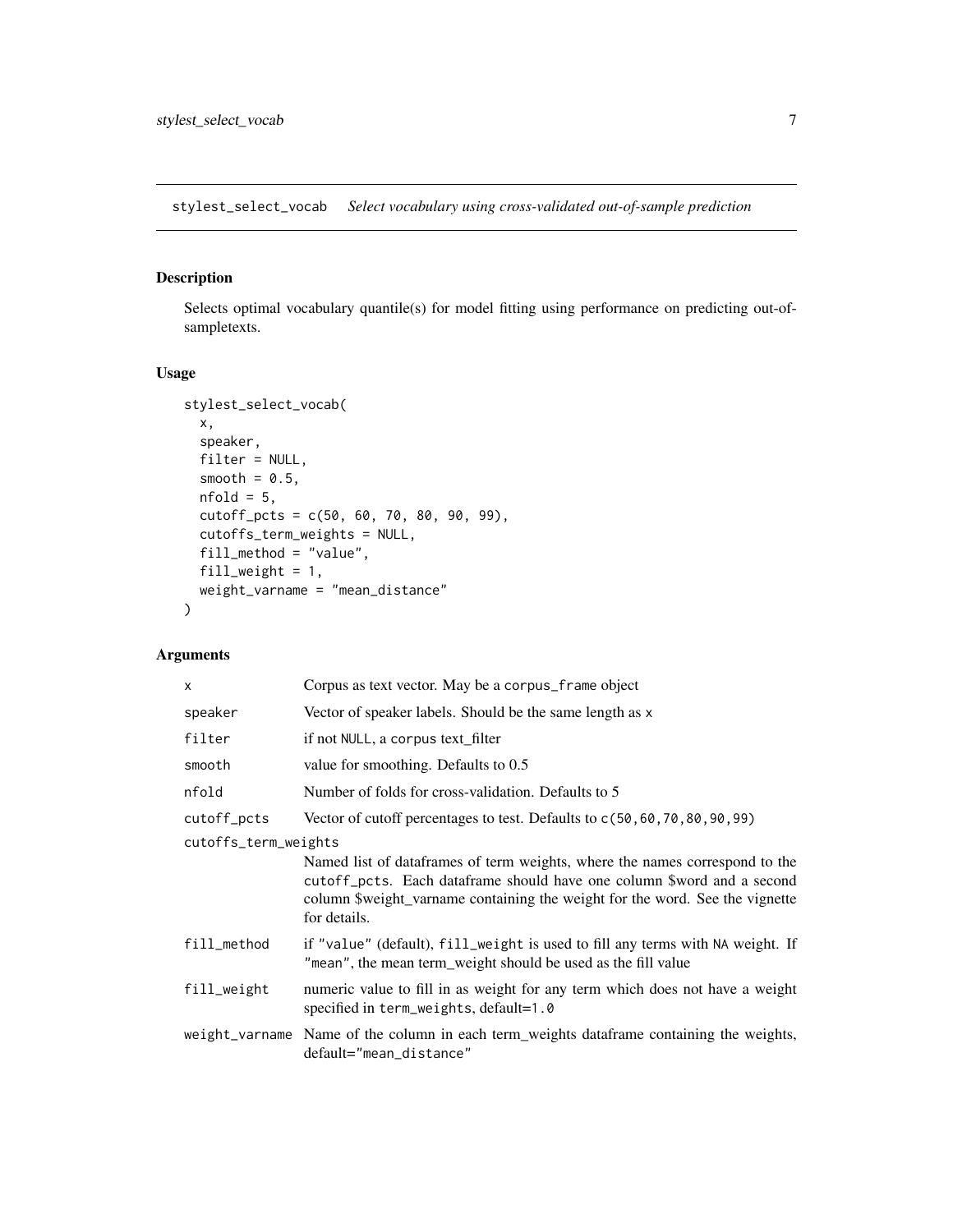#### <span id="page-7-0"></span>Value

List of: best cutoff percent with the best speaker classification rate; cutoff percentages that were tested; matrix of the mean percentage of incorrectly identified speakers for each cutoff percent and fold; and the number of folds for cross-validation

#### Examples

```
## Not run:
data(novels_excerpts)
stylest_select_vocab(novels_excerpts$text, novels_excerpts$author, cutoff_pcts = c(50, 90))
## End(Not run)
```
stylest\_terms *Use vocab cutoff to select terms for fitting the model*

#### Description

The same text, speaker, and filter should be used in this model as in fit\_speaker to select the terms for the latter function.

#### Usage

stylest\_terms(x, speaker, vocab\_cutoff, filter = NULL)

#### Arguments

| X            | Corpus as text vector. May be a corpus_frame object      |
|--------------|----------------------------------------------------------|
| speaker      | Vector of speaker labels. Should be the same length as x |
| vocab_cutoff | Quantile cutoff for the vocabulary in $(0, 100]$         |
| filter       | if not NULL, a corpus filter                             |

#### Value

list of terms

#### Examples

```
data(novels_excerpts)
stylest_terms(novels_excerpts$text, novels_excerpts$author, vocab_cutoff = 50)
```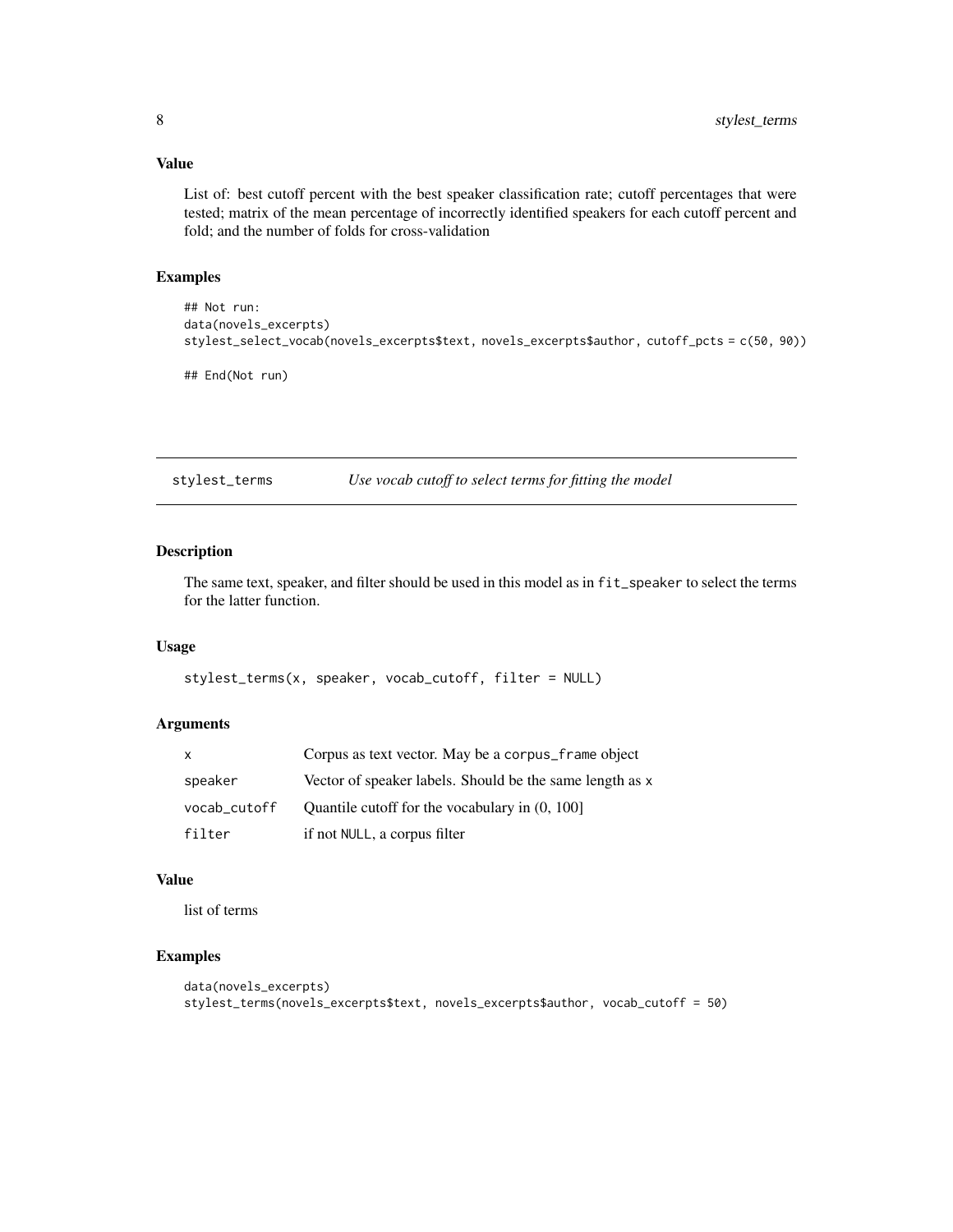<span id="page-8-0"></span>stylest\_term\_influence

*Compute the influence of terms*

#### Description

Compute the influence of terms

#### Usage

stylest\_term\_influence(model, text, speaker)

#### Arguments

| model   | stylest_model object                                     |
|---------|----------------------------------------------------------|
| text    | Text vector. May be a corpus_frame object                |
| speaker | Vector of speaker labels. Should be the same length as x |

#### Value

data. frame with columns representing terms, their mean influence, and their maximum influence

#### Examples

```
data(novels_excerpts)
speaker_mod <- stylest_fit(novels_excerpts$text, novels_excerpts$author)
stylest_term_influence(speaker_mod, novels_excerpts$text, novels_excerpts$author)
```